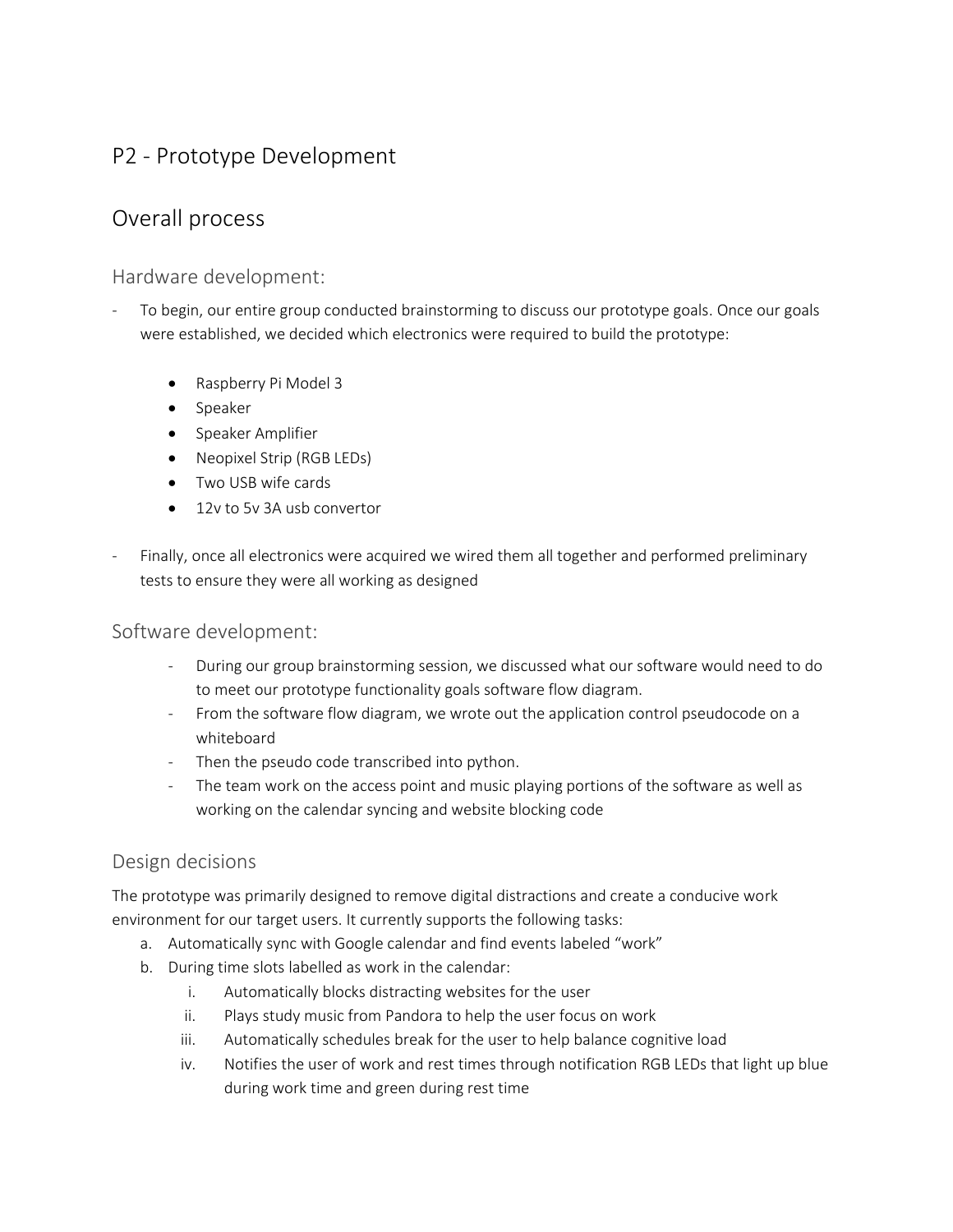Our prototype design was inspired from the concept of context aware computing particularly the automatic contextual reconfiguration (1). Our main goal is to engage user in task (i.e. to begin work or take a break) with minimal interaction with the tool. The design decisions for the prototype were guided by the following:

- Context awareness: the tool syncs with the user's calendar automatically. It "sees" when the user is supposed to be working and creates conducive environment for working
- Minimal user interaction: automatically plays music and sets timer for breaks thereby minimizing the cognitive load of user while engaging in task
- Able to connect with multiple digital devices: able to block distracting websites from multiple devices
- Portable: easy enough to be used in more than one location, ideal for predesignated study/work spaces

#### Prototyping process

#### Hardware:

Our prototype consists of a Raspberry Pi Model 3 which is capable of acting as a WiFi router, is able to play music through an external amplifier and speakers, and is able to control RGB LED notification lights. The Raspberry Pi has been programmed to run a Python script on startup that automatically controls all Google calendar API calls and hardware functions.

Since this is prototype version one, all of our hardware components were assembled and tested in as modular a way as possible. For instance, standard USB A to USB micro connectors were used for powering the Raspberry Pi from the buck convertor and for connecting the Teensy microcontroller to the Raspberry Pi. Also, a standard male-to-male 3.5mm audio cable was used to connect the Raspberry Pi's audio output to the audio input of the external amplifier. By utilizing standard connectors, Chad was able to test each component individually to ensure functionality before hooking the complete system together. For connections that were unable to be made with standardized cables, 22-gauge stranded wire was utilized with solder connections on each board.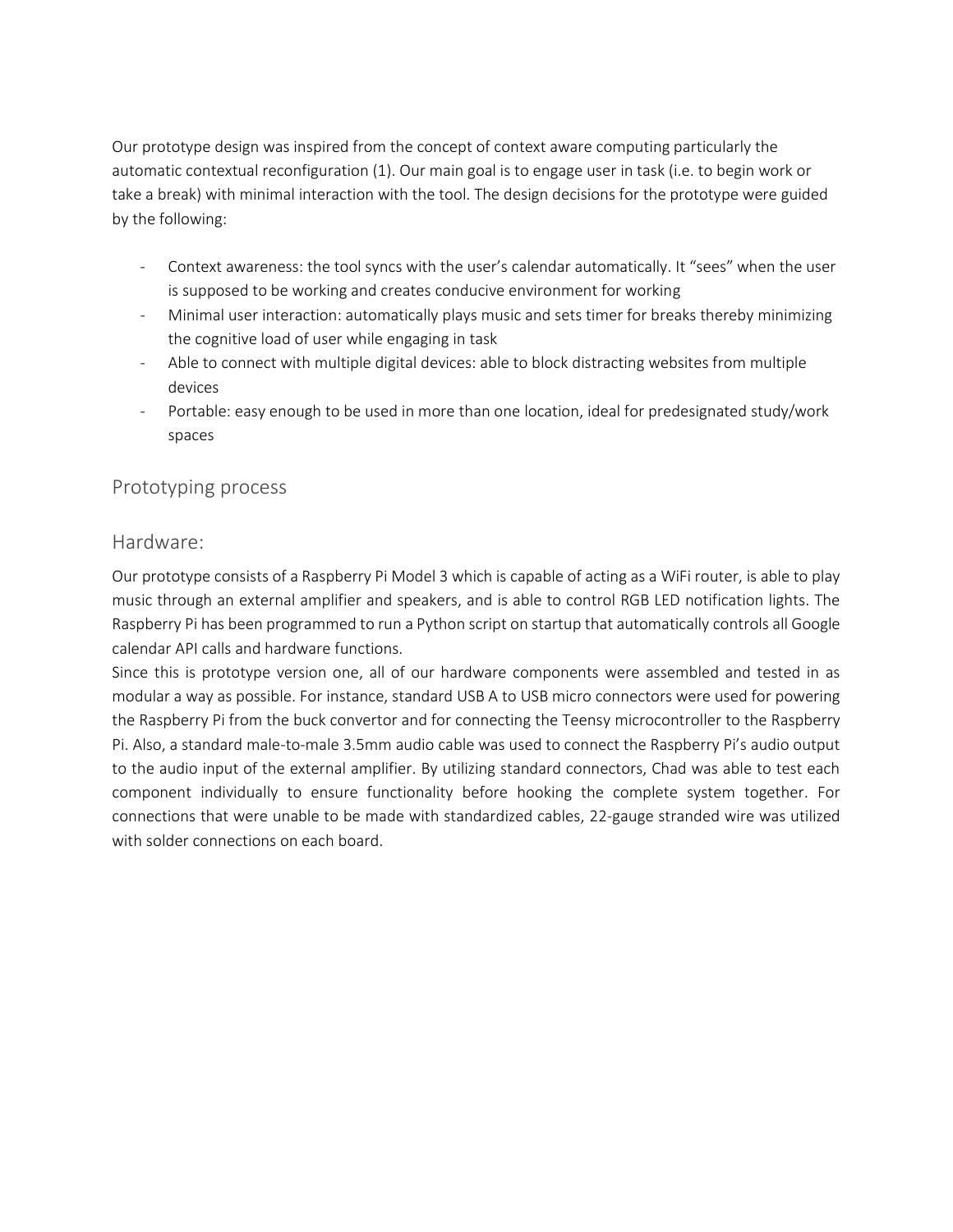Hardware Overview:



From left to right, our hardware components are as follows: 12-volt external audio amplifier (circled in red), 2.5" speaker (circled in purple), 12 volts to 5v USB buck convertor (green rectangle), 12 LED NeoPixel ring (circled in orange), Teensy 3.2 microcontroller (yellow rectangle), Raspberry Pi Model 3 (shown here with a 5" TFT touchscreen used for debugging, in blue rectangle).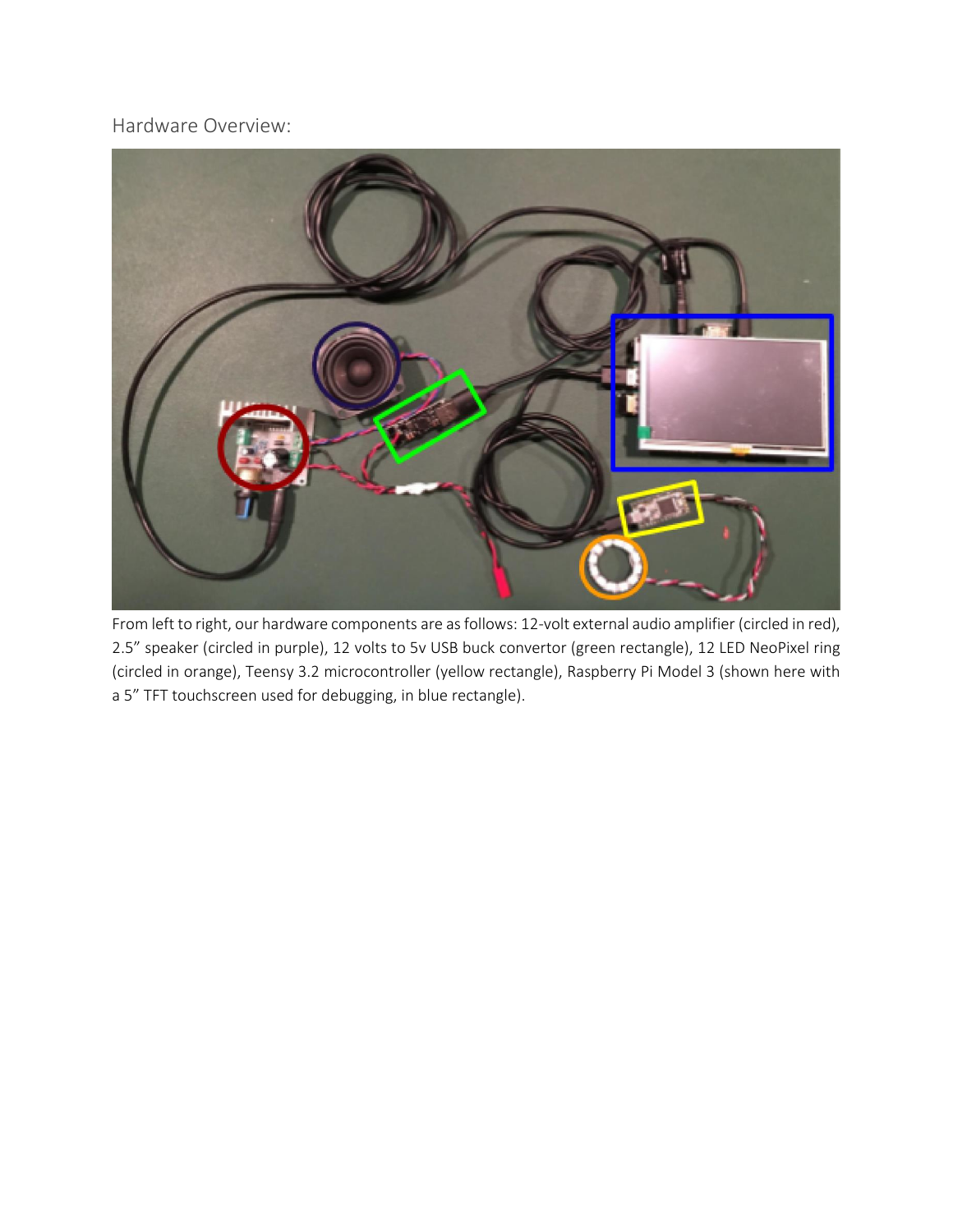## Hardware Wiring Diagram:



## Software engineering:

With the exception of the Arduino code which runs on the Teensy microcontroller to control the NeoPixel LEDs, our entire application is written in Python. Our python script is executable and is called upon system startup as a Chrono task. The Python application utilizes the Google Calendar API to check when a user has scheduled "Work" events, and during those times turns the notification LEDs blue through serial commands to the Teensy microcontroller and plays music from Pandora using an open source utility called PianoBar. In order to host an access point from the Raspberry Pi and block websites through that access point, Udhcpd and Hostapd are utilized.

## Google Calendar:

The users google calendar is the key starting point of our system. The smart speaker python application code has been developed to operate all functionalities of the system like playing/ stopping the music,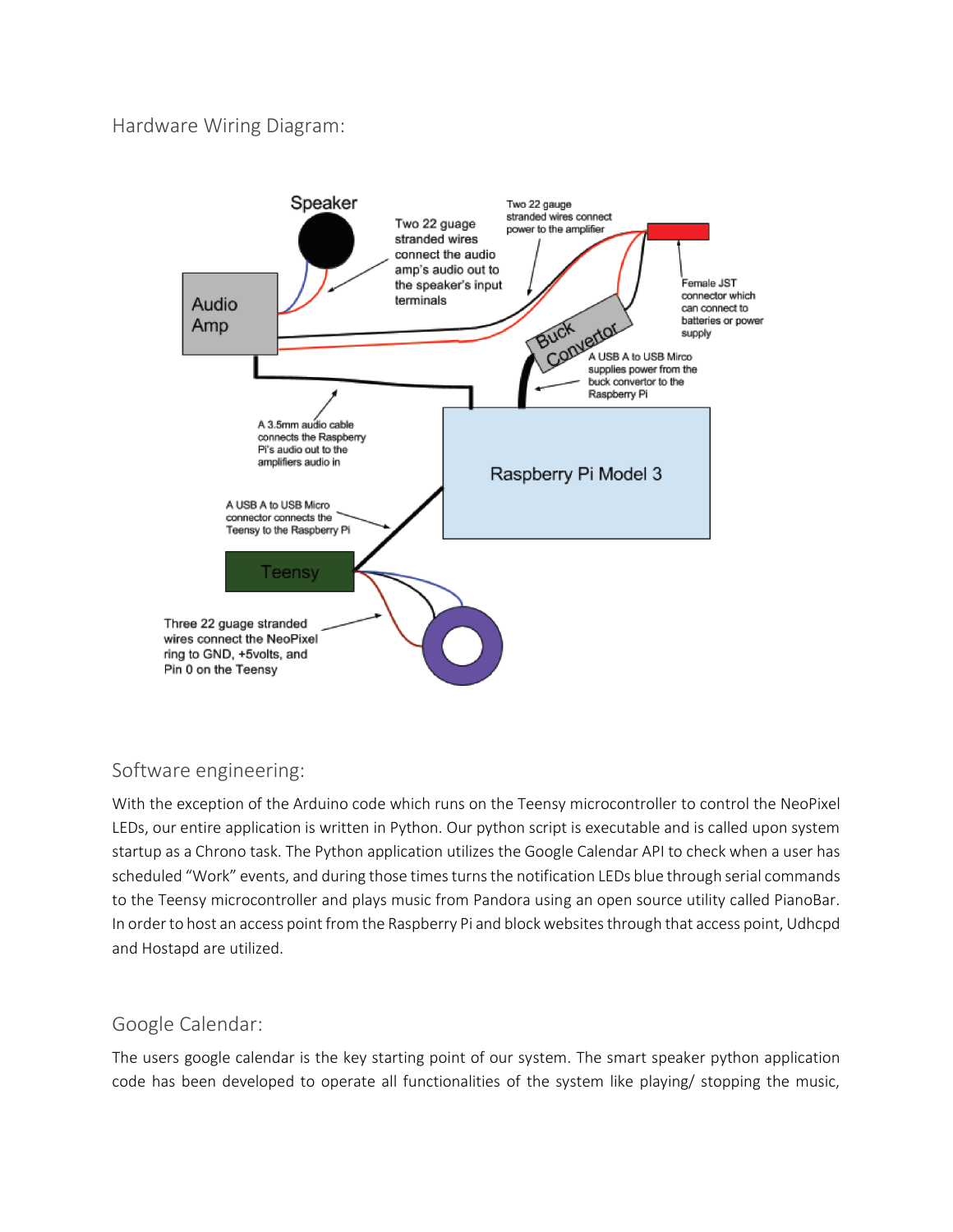changing light colors and blocking/unblocking distracting websites according to work and consequently rest times calculated from events found from the user's calendar. Based on what have been implemented:

1. the system is setup to sync with Google calendar for a specific period of time; for instance, 5 days.

2. All work events will be detected for such period of time.

3. By using APScheduler library, all detected work events are scheduling to be executed at the right moment. For every 60-minute work event, we consider 45-minute work and 15 -minute rest. If the remaining time for a work event is less than 15 minutes, the work function won't be called any more. If the work time remaining in event after any rest time is less than 45 min, whenever it is done, the rest function announces that work time is over.

## Blocking/Unblocking Distracting Websites:

Squid proxy is used to filter internet traffic from most common protocols including HTTP and HTTPS. Fereshteh has implemented and tested squid on Windows to block distracting websites. We have begun Squid integration into the Raspberry Pi prototype but have encountered several configuration bugs that require fixing. In our next iteration, Squid will be fully configured and tested in Linux for Raspberry Pi. Websites to be filtered are set in the squid.conf file. To control which websites are filtered during work versus rest times, two separate squid.conf files for "work" and "rest" functionalities were created; each config file has its own filtering rules. During work times, squid is pointed to the work config file and the rest config file during rest or non-work times.

#### Libraries and APIs used:

● Udhcpd

A dhcp client used for hosting WiFi on the Raspberry Pi. https://udhcp.busybox.net/

● Hostapd A utility that uses a USB WiFi dongle as an access point host and runs an authentication server for wireless connections.

https://w1.fi/hostapd/

- Pianobar Pianobar is a console based client for playing Pandora internet radio stations. https://github.com/PromyLOPh/pianobar
- Adafruit NeoPixel Library An arduino library made for interfacing and controlling NeoPixel LEDs. https://github.com/adafruit/Adafruit\_NeoPixel
- Google Calendar API An API which allows access to Google Calendar user accounts, and user scheduled events. <https://developers.google.com/google-apps/calendar/quickstart/python>
- APScheduler A Python library to schedule Python code to be executed later, either just once or periodically. <https://pypi.python.org/pypi/APScheduler>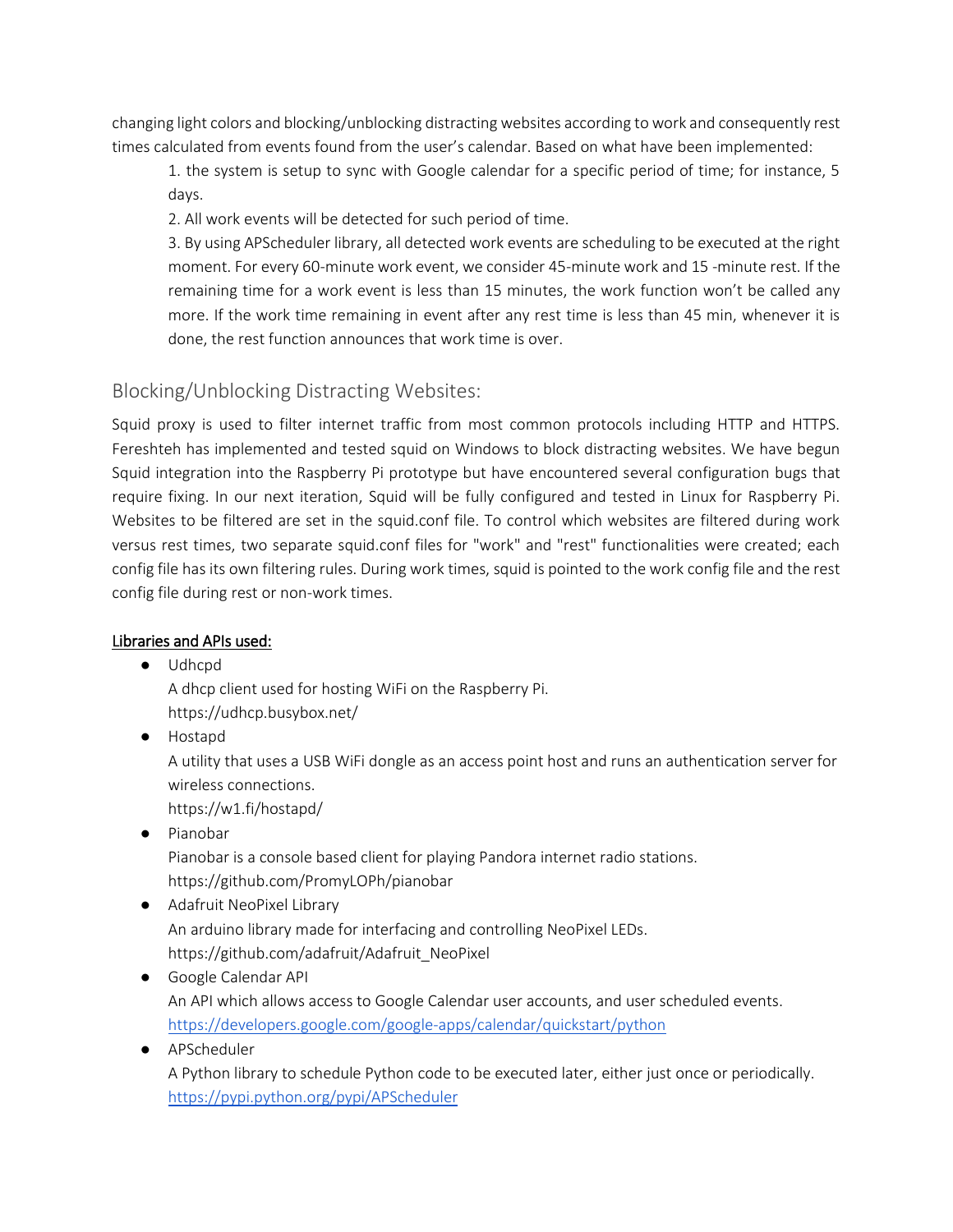● Squid

A web proxy application to filter and cache web traffic. [https://www.brennan.id.au/11-Squid\\_Web\\_Proxy.html](https://www.brennan.id.au/11-Squid_Web_Proxy.html)

# User Manual:

## Software Storyboard



Our prototype has been designed to be a context aware, interface-less device with a very minimal setup requirement for the end user. On the device, a Python script runs at startup to automatically check the user's Google calendar and activate the device during work times. In its current iteration state, the prototype user only needs to interact with prototype to customize default settings in the three following parts:

## Setting work events in calendar:

In order to have our application automatically find "work" events, the user must schedule events titled "work" in their Google calendar. There is no additional effort required by the user in order to sync his or her calendar with our developed prototype since all of the calendar event detecting, event scheduling, and sending notifications for work and rest times (which controls the music playing, light display and blocking/unblocking websites), are implemented at the backend and works with no need to any interaction with user.

## Providing the list of distraction websites as a blacklist:

Since digital distractions are unique to each user, every person who uses the smart speaker device will want to configure their own distraction blacklist. To customize which websites the Squid proxy blocks, the user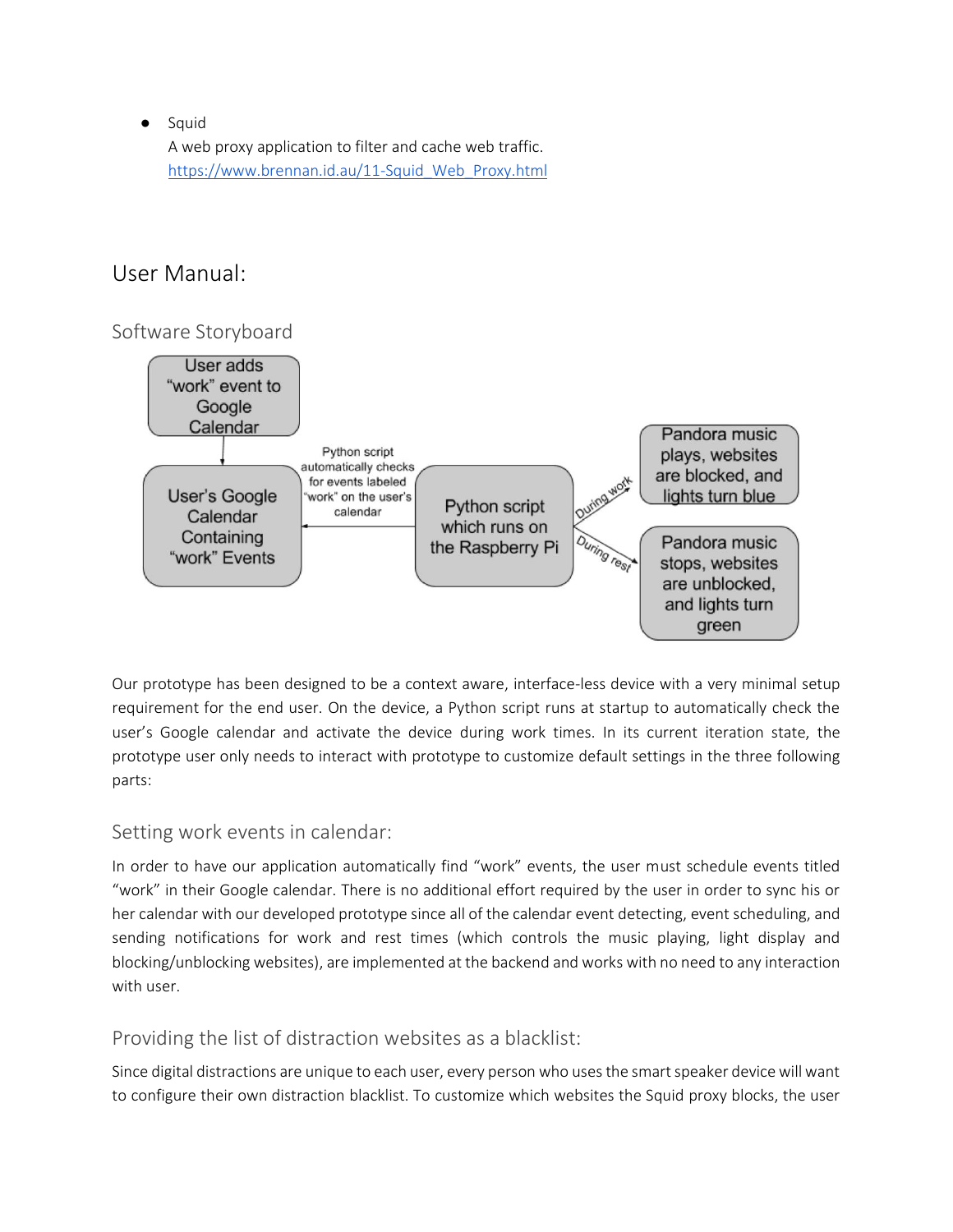must add the website to the squid.conf file. The squid config file for work is located at ~/work/squid.conf on the Raspberry Pi. To add a new website to the blacklist (for instanc[e www.reddit.com](http://www.reddit.com/)), add: "http\_access deny reddit.com" to the squid config file.

The format of writing the blacklist is shown in the following image.

| 2 http access deny twitter.com                                |  |  | 1 http access deny facebook.com |
|---------------------------------------------------------------|--|--|---------------------------------|
| 3 http access deny ign.com<br>4 http access deny gamespot.com |  |  |                                 |
|                                                               |  |  |                                 |
| 5 http access deny pcgamer.com                                |  |  |                                 |
|                                                               |  |  |                                 |
|                                                               |  |  |                                 |
|                                                               |  |  |                                 |

Configuring which Pandora Station Plays Automatically:

Currently, in prototype version v1.0, all pandora configuration settings must be configured manually in the pianobar application configuration file. In order to change the account information or the default pandora station, open ~/.config/pianobar/config in a text editor and configure the settings to your desired preferences. For instance, to specify your pandora account information insert your username and password in the User variables as shown:

```
#User
user = enter_username_here
password = enter_password_here
```
To configure which pandora station plays on start, enter the station's ID number into the autostart station variable, for example:

```
autostart_station = 3557476821133827106
```
After you have made any and all desired changes, save the config file and restart the system.

# Low-fidelity prototypes

Idea 1:

#### i. Description:

This tool is a "smart router" that, when turned on, automatically syncs with the user's calendar and recognizes time slots designated as "work time". The user can also populate a list of websites, that the router will block during the designated "work time".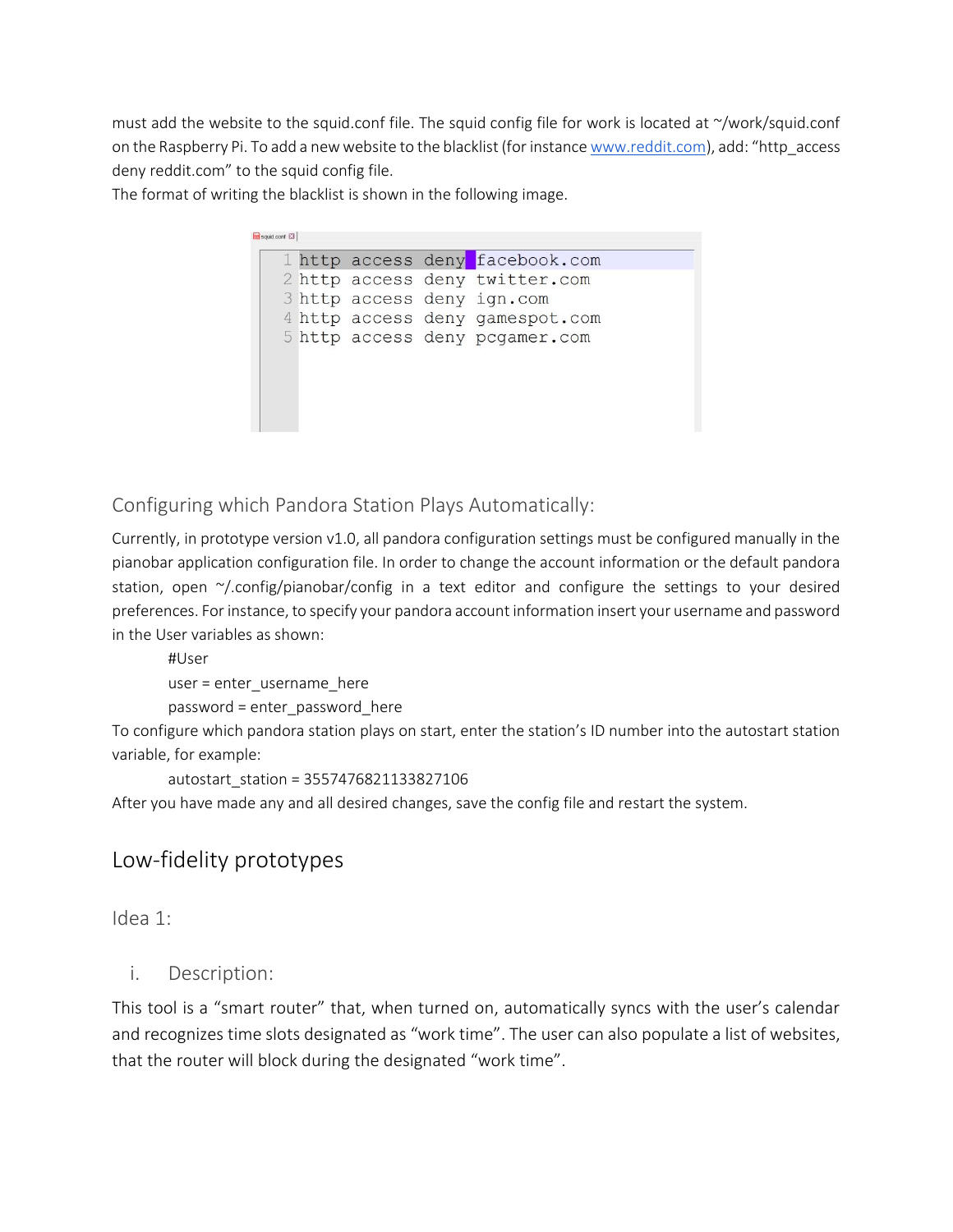## ii. Wireframe:



iii. Storyboard:

- a. User turns on the portable smart router at workplace (home, office, lab etc)
- b. Smart router syncs with user's calendar
- c. If time slot is designated as "work time", pre-defined websites will be blocked from all digital devices connected to the smart router

Idea 2:

## Description:

This tool is also a different version of the "smart router" that automatically syncs with the user's calendar during time slots designated as "work-time". Unlike the first solution, this tool will sync with user's study/work playlist and speakers and automatically start playing music to create conducive environment for working.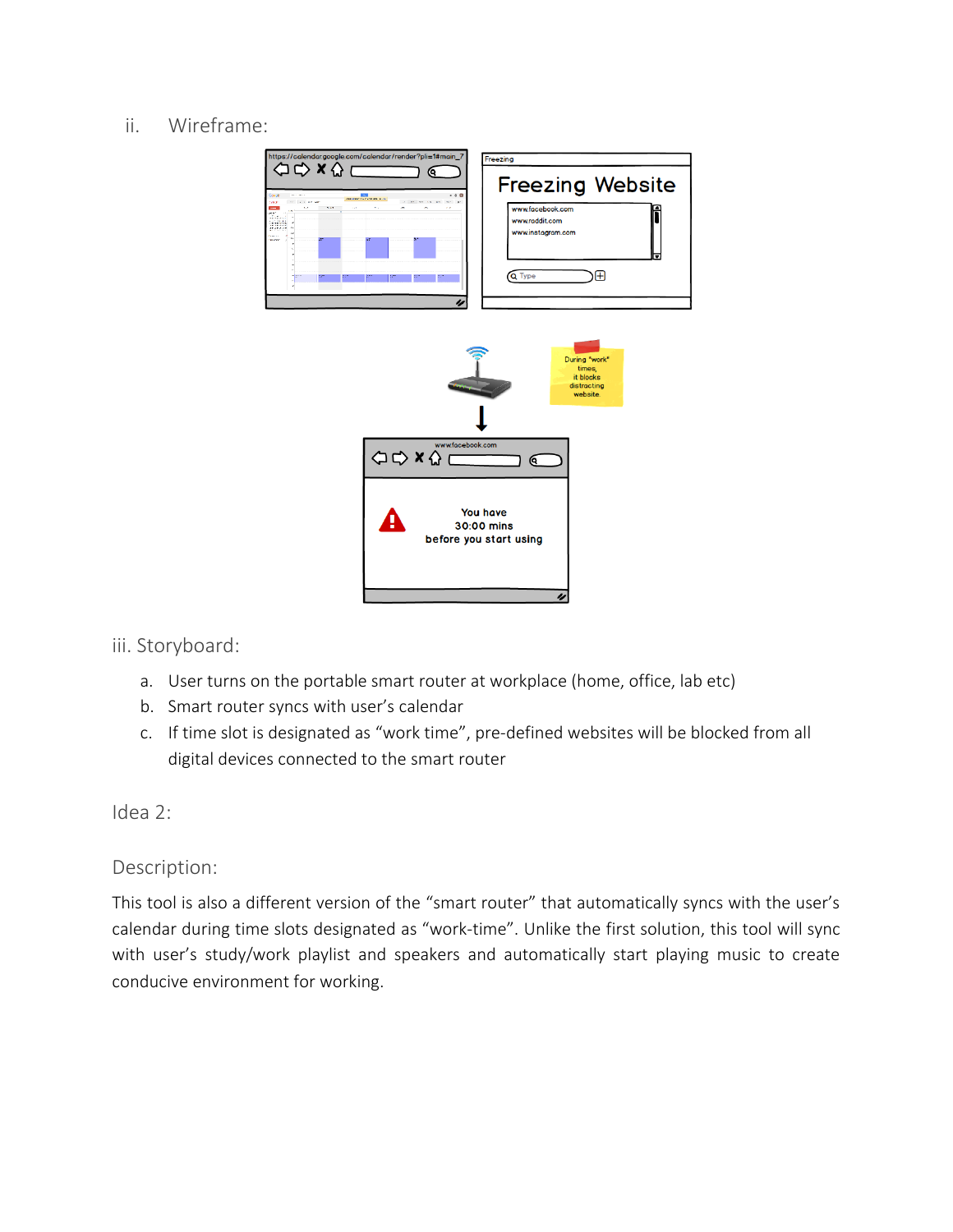# Wireframe:

|                                                                                                                                                                                              |                                                                                          | $\mathbf{y}$   |            |                                                 |        |                         | https://calendar.google.com/calendar/render?pli=1#main_7 |  |               |  |               |  |
|----------------------------------------------------------------------------------------------------------------------------------------------------------------------------------------------|------------------------------------------------------------------------------------------|----------------|------------|-------------------------------------------------|--------|-------------------------|----------------------------------------------------------|--|---------------|--|---------------|--|
| Google<br>Cam de                                                                                                                                                                             | <b>Back Collection</b><br>the top we can                                                 |                |            | and the<br>ARRESTS WAS SERVED FOR DWOL. TO JUST |        | $\cdots$ are the        | $-0.0$<br>$-4x - 0$<br>$-$                               |  |               |  |               |  |
| <b>SAMPLE</b><br><b>ALL T</b><br>$-1$<br>20100<br>100010-01010<br>.<br>$-0.119111114$<br>$18.18 - 115$<br><b>SEARANE</b> Pr<br>44.00.00.00<br><b><i>She was not</i></b><br><b>STATISTICS</b> | $\mathbf{r} = \mathbf{r}$<br>1.50<br>$\mathcal{L}_{\mathcal{A}}$<br>P-PT<br>$\mathbf{z}$ | <b>Service</b> | $\alpha=1$ | Police in<br>мĩ                                 | $-175$ | $\sim 100\, \mathrm{m}$ | <b>William</b>                                           |  |               |  |               |  |
|                                                                                                                                                                                              | 1.1<br>1m)<br>$\mathcal{R}_{\mathcal{F},\mathcal{F}}$<br>and Links                       | 4.45           |            | 5.47                                            | 12     | 2.17                    | 2,78                                                     |  | $8 - 74 - 76$ |  | $5 - 10^{11}$ |  |
|                                                                                                                                                                                              |                                                                                          |                |            |                                                 |        |                         |                                                          |  |               |  |               |  |

## iii. Storyboard:

- a. User turns on the portable smart router at workplace (home, office, lab etc)
- b. Smart router syncs with user's calendar and speaker will light up to indicate the user about work-time
- c. If time slot is designated as "work time", study music will start playing

## Idea 3:

This tool aims to utilize the concept of "positive peer pressure". It is a smart light that, when turned on, will notify a group of pre-defined study buddies that the user is now working. It will also automatically open the group's slack channel to encourage collaborative work.

Wireframe:



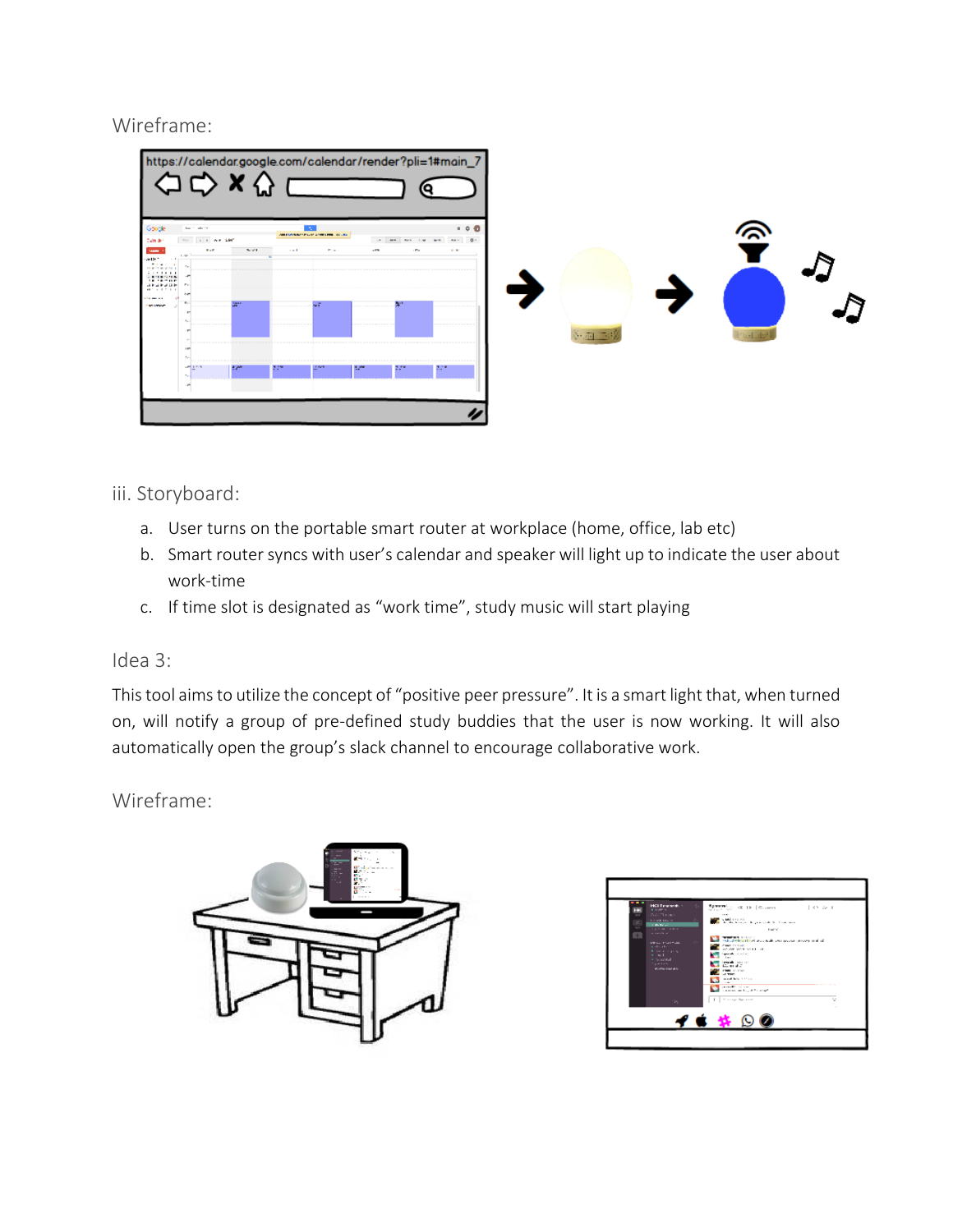iii. Storyboard:

- a. User turns on the smart light to notify group about his/her working process
- b. Group members, upon being notified, will be encouraged to work on the "group project" or any other group task
- c. User is directly taken to the slack channel for the group to facilitate conversations

# Sprint Feedback:

# Idea 1:

Feedback: How is the tool different from currently available time-management software? Review: In addition to blocking distracting website, the tool:

- a. Will work on all connected digital devices, thereby avoiding distractions from multiple sources
- b. Syncs with google calendar and ical, thereby removing need to set up schedule separately for the tool

# Idea 2:

The idea of syncing the smart router with speakers during work-time was well-liked by viewers of the sprint feedback. We decided to maintain this feature in our prototype.

## Idea 3:

The overall concept of the positive peer-pressure was appreciated but the obvious downside of notifying other team members- creating digital distractions in the form of alerts and notifications, led us to drop this feature from the prototype.

# User Feedback

We presented the three wireframes with two users:

# User 1:

The user liked the idea of being able to sync to the calendar and block distracting websites. The user prefers working at different spots at the campus, therefore wasn't comfortable with the idea of carrying an additional device. She prefers listening to music while working, and found the automatic sync feature to be really useful as it would minimize her interaction with other apps during work-time. The user also prefers to work on her own schedule, she did not prefer to have any features related to the positive peer pressure.